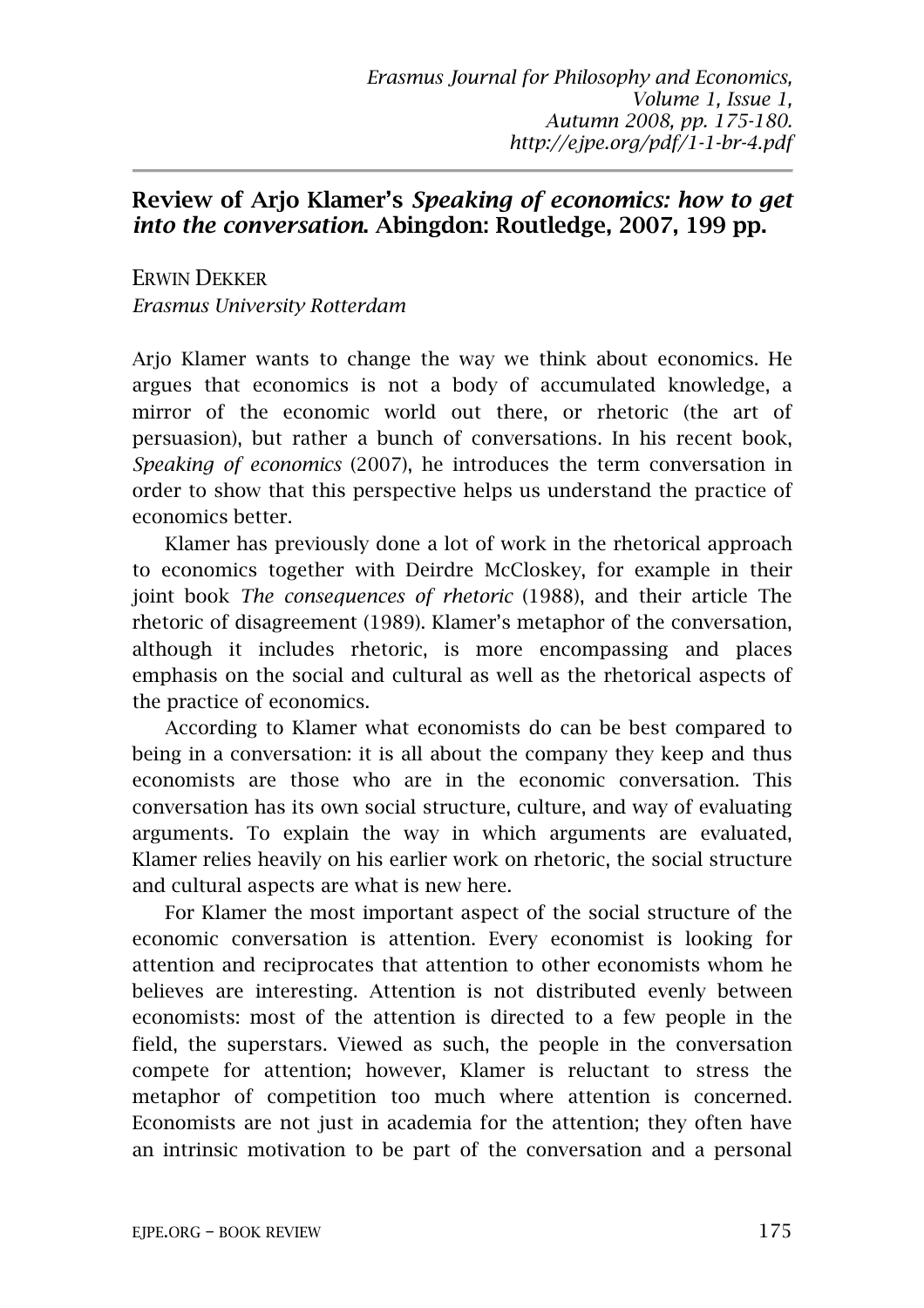passion for their subject (Klamer 2007, 60). But more importantly the product of scientific activity is a joint product. The product is the conversation itself with its theories, models, and stories (Klamer 2007, 61). It is not the ideas or best ideas that matter the most, but the amount of attention that these ideas receive within the conversation.

The other important insight that the conversation metaphor provides is the idea that economics has its own culture, which is however embedded within the general culture. A conversation has its own history and language; these can be so specific that economists from one field cannot talk to other economists with a different specialisation. These specialists have different ways (cultures) of approaching the economic world out there. Such differences also exist historically. Take for example John Hicks's IS-LM model and Keynes's own verbal description. Klamer argues that a model such as the one Hicks formulated was more in tune with the then rising cultural values of modernism outside economics, which particularly after World War II (WWII) were also very influential within economics. Therefore Hicks's formulation proved to be much more influential than Keynes's own original verbal description (Klamer 2007, 139-142). We could easily extend the analysis to say that cultural values in a conversation influence which ideas are successful, and which model is elegant and precise. In many ways Keynes's description was more precise than Hicks's model, but Keynes's description was only so in the verbal descriptive culture of the nineteenth century, not in the mathematical abstract culture of the second half of the twentieth century. Klamer's analysis of scientific culture and economic modernism is definitely the most original and valuable part of his book.

However the most important weak point of the book is an unresolved tension between the style of Klamer's argument and the content of his argument. The style of the argument is that of an accessible conversation in which everyone is invited to join in; the content of the argument however is largely negative and depicts a conversation that is almost impossible to join. Klamer compares the conversation of economists with that of a group of Italian men arguing vehemently in small closed clusters on a square:

I wanted to join in, argue politics, offer my opinion on the Bologna soccer team. But, even apart from my bad Italian, I knew I couldn't. Each group had a history I was not privy to, referenced past conversations, called upon anecdotes that would have been lost on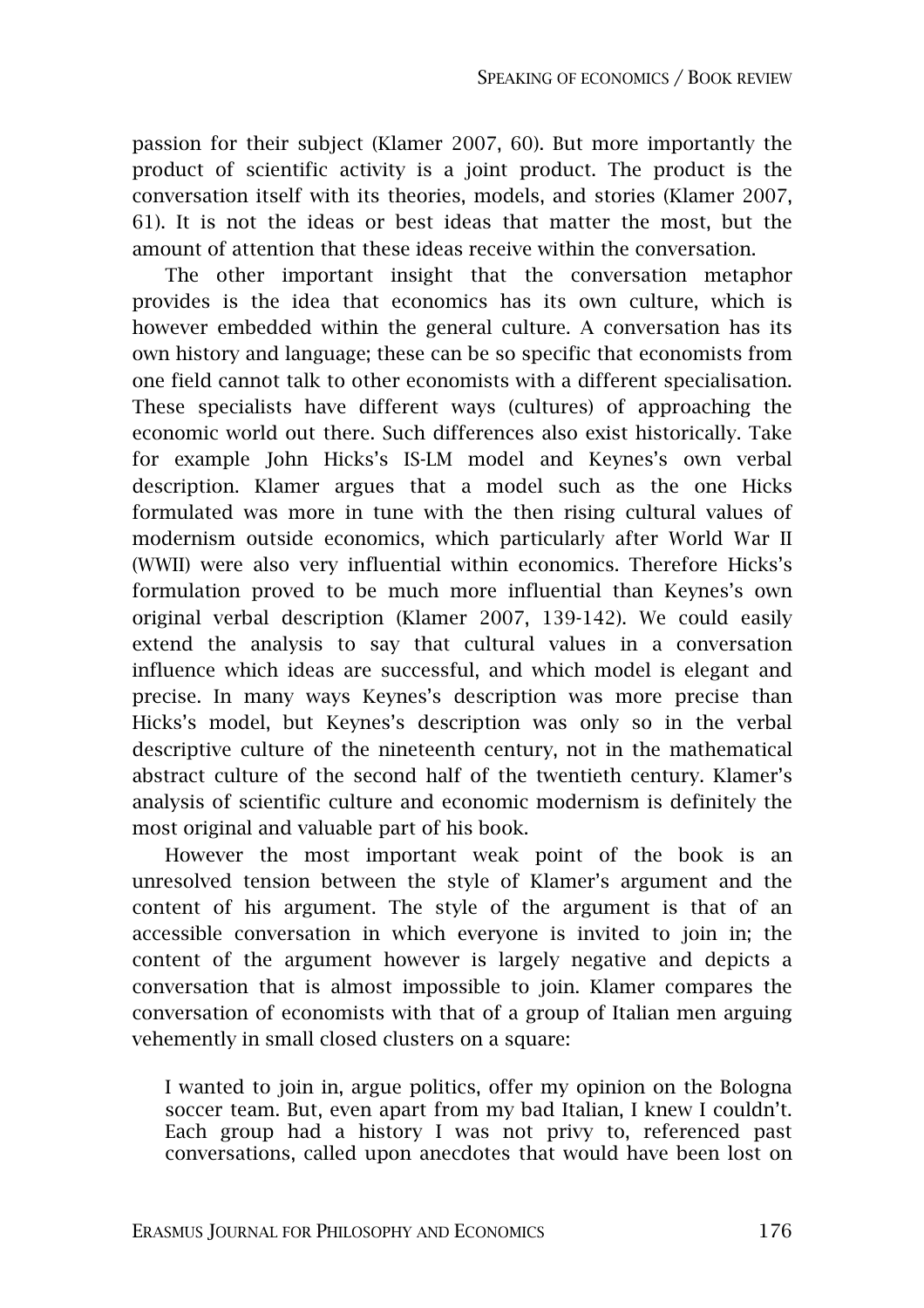me. Even if I had managed to worm my way into one of the groups, I would have been immediately found out. I can't talk with my hands [...] No matter what, I was not part of any conversations taking place in the square. I had a similar feeling when I went to my first economics conference (Klamer 2007, 16).

The tension is evident here between the pessimistic substance of the argument, the difficulty of joining the economic conversation, and the open and personal tone, or to put it in Klamer's words, the conversational tone, with which it is expressed. Klamer's style suggests that the conversation of economists does not have to be closed off and highly abstract, but that this results from conscious choices made by the participants of that conversation. It is not so much that conversations are necessarily hard to enter, rather that they are very hard to enter when the participants are quite unwilling to draw outsiders in. Clearly it is very hard for a Dutch college professor to join a conversation in an Italian square; similarly it is very hard to join an academic conversation which is constantly referring only to itself and is full of jargon. To join such a conversation you do indeed need graduate studies as Klamer claims (Klamer 2007, 158). However things might be very different if we try to start a conversation with an Italian passer-by, whom we ask to explain some of his culture and perhaps introduce us to some of his friends. It might actually turn out that this person is eager to explain to us all about the riches of his culture and how much it can teach us. Similarly it is conceivable that the economic conversation, although specialised, could become as open and willing to interact with its surroundings, as say the conversations of Adam Smith, Marshall, or Tinbergen.

The idea that economists should write for other economists is a relatively recent idea. In fact Klamer points out that the turn inwards the idea that the significant audience comprises the initiated, that is, colleagues and knowledgeable critics—is a modernistic idea (Klamer 2007, 147). So rather than claim that it is a universal characteristic of the academic or economic conversation as Klamer does, I would like to claim that it is a characteristic typical of the (late) modernistic economic conversation. It is the idea of economics for economics sake that is so typical of post-WWII writing.

Economic writing after WWII was no longer about the relevance of economic models for the real world, but about the theoretical possibilities of the general-equilibrium models or capital theory. During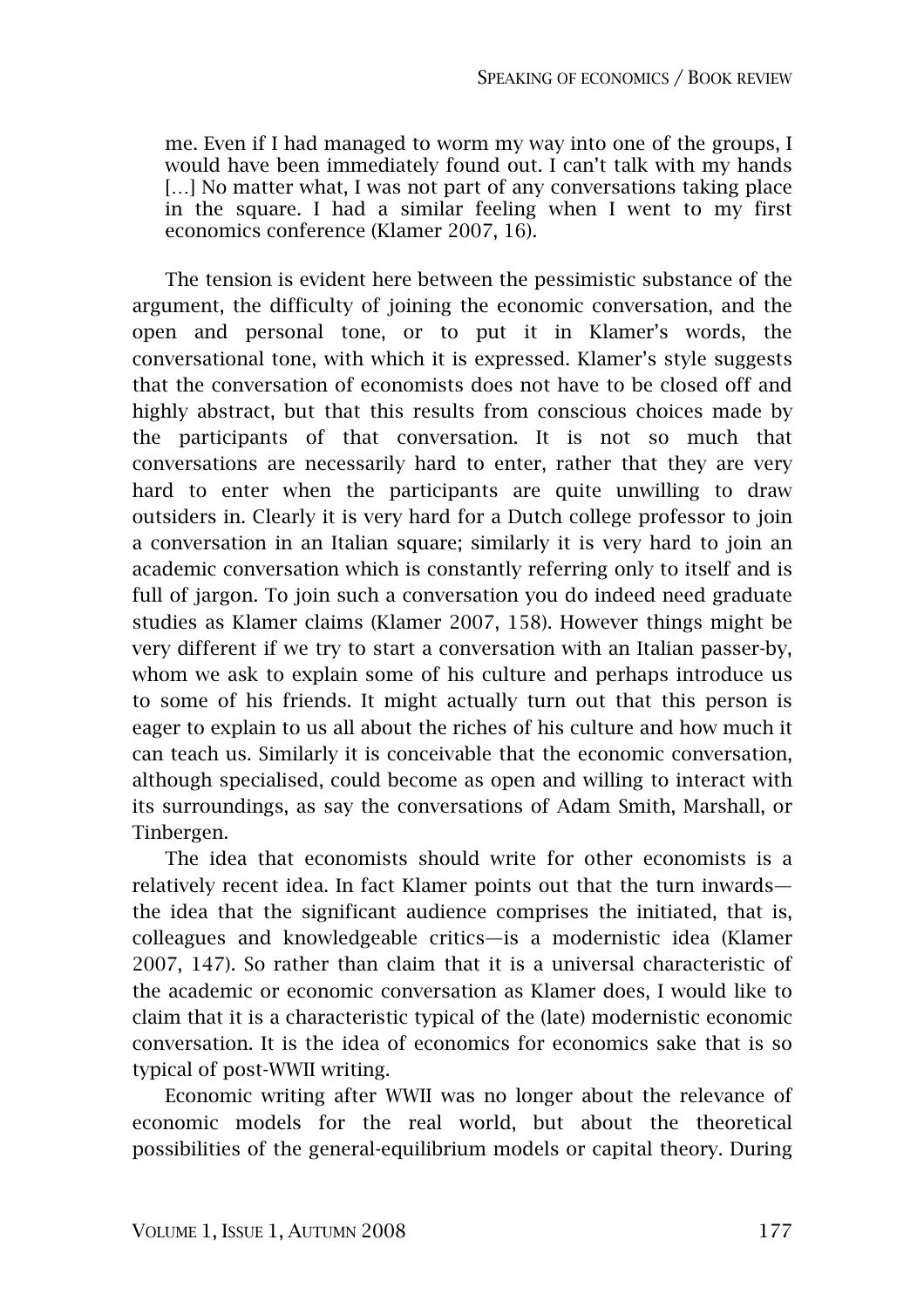the inter-bellum period there was a strong belief that economics could make the world a better place and therefore discussing policy and addressing a wider audience was an essential part of economics. The turn inwards led to the disappearance of policy advice from the economics literature or to its becoming part of the specialised discipline of public finance. One could say that the economic conversation changed from a group of eager Italians trying to tell us about the richness of their culture to the sealed-off group unwilling to talk to strangers.

This change is also reflected in the motivations that economists have for doing economics, as Klamer shows. In the late modernistic phase, economists became sceptical about the applicability of their own theories and models to the real world. Reasons for doing economics changed from overcoming business-cycles and stabilizing economic growth to solving theoretical puzzles and finding firm mathematical foundations. More recently economists' self-justifications seem outright cynical, like: having fun, doing it because it is interesting, or even 'to keep ourselves busy'. The nature of their articles has reflected this attitude: the conversation was not aimed at the world out there, but at other economists, or not even that (Klamer 2007, 146). A vice that Klamer seems to suffer himself when in his introduction he claims that: "Even if no one pays any attention to them [my thoughts], the book has satisfied my hunger to make sense of the world I am part of" (Klamer 2007, xvii). While not as cynical as an article about the dead-weight loss of giving Christmas gifts, such statements reflect a general feeling that what economists do is largely irrelevant to others.

It would be wrong however to believe that the idea of a conversation entails a sealed-off conversation turned inwards. In fact, as I have said, the style of Klamer's book can be taken as a strong argument that an open conversation can exist. He is desperately trying to explain to outsiders why economics is the way it is. He wants to be held accountable by the general public for what he and his colleagues are doing inside the ivory tower, and I would say rightly so. If we accept Klamer's claim that the relevance of an economic argument is evaluated within the conversation of economists, the relevance of the overall economic conversation should be evaluated within a broader conversation, the academic, for example, or the political. This wider conversation should not be a one-way street in which others judge the economic conversation, but it should be a way to show the relevance of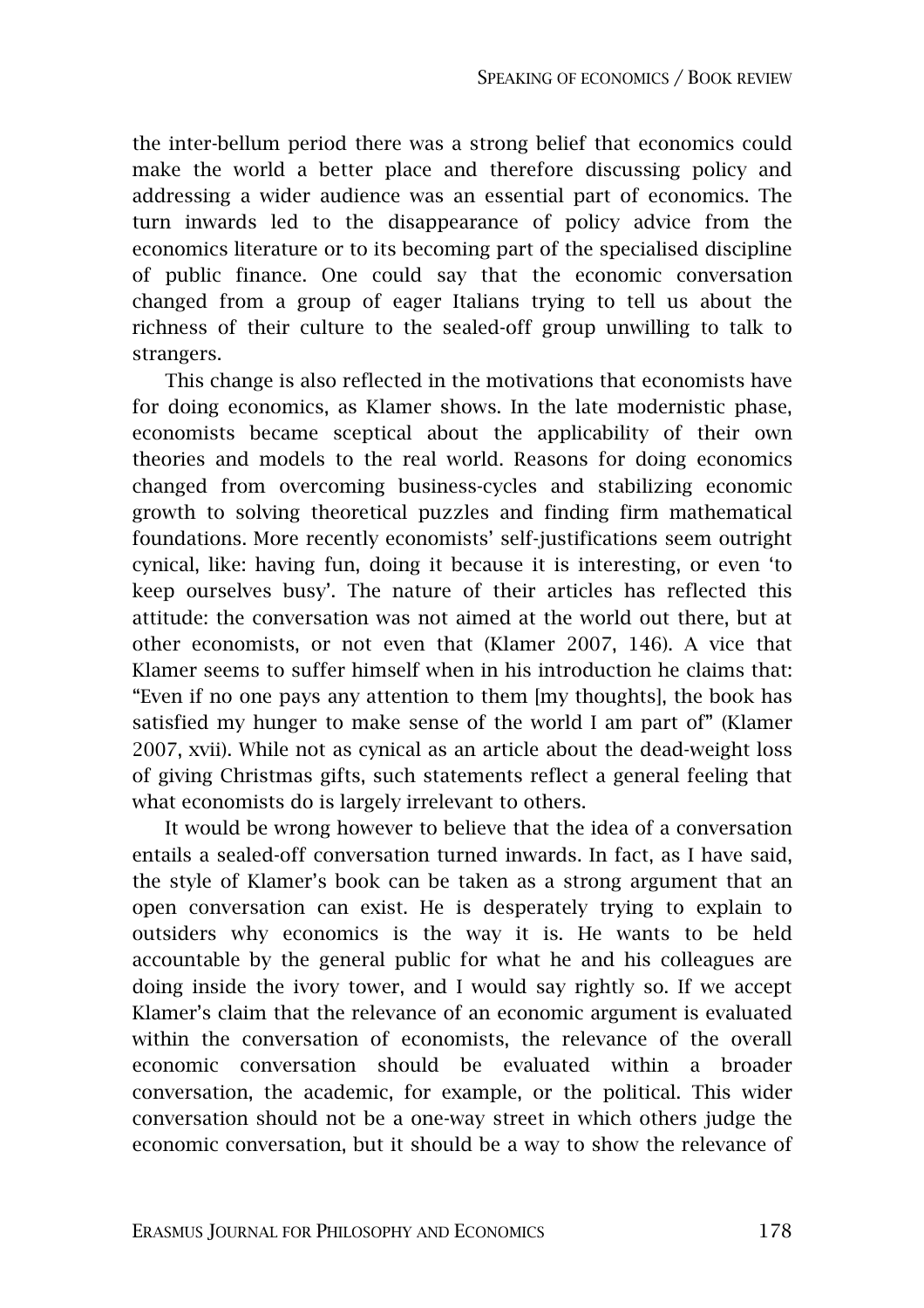economic arguments to others. A conversation that is turned inward is too easy to ignore, something that politicians are very prone to do.

It is truly unfortunate that Klamer does not make this argument explicit. By introducing a concept like accountability within his theory about the conversation, he could have strengthened it greatly. True enough, economics is what economists do. However, what can it tell us about the world? And why is it worth spending taxpayers' money on it? Being accountable means that separated conversations have to explain their relevance to and for each other. In many ways economics is too important to be left just to economists. The accountability that Klamer seeks in his own style should have been developed into an argument that a conversation is not completely autonomous and should at the very least also be judged by its relevance to other conversations.

By not introducing accountability, Klamer grants too much autonomy to the economic conversation. We have already seen that for Klamer one of the defining characteristics of modernism is the turn inwards: the idea that the significant audience comprises the initiated. Part of this idea is the belief that a discipline can provide its own justification, a project that was most explicitly present within mathematics. This idea however has lost most of its force, not in the least because it proved to be impossible even in mathematics. The claim that economics is what economists do, which is so important for Klamer, however, reflects this modernistic attitude that a discipline can justify itself: "Judging economists from the ground floor up is pointless. To judge that conversation high up you need to enter it and that takes a while, a few years at least and preferably graduate study" (Klamer 2007, 158). With this claim he accepts the modernistic belief that only insiders can have relevant opinions about the conversation. Ironically his style of writing provides a perfect example that this is not at all true.

Overall, I think that while Klamer's characterisation might be quite appropriate for the late modernistic economic conversation of the seventies and eighties, it does not do justice to the changes in that conversation since. Most importantly, however, by accepting the idea that economics is what economists do, he unwittingly buys into the modernistic idea that a discipline (conversation) can justify itself. I have suggested here that if we accept his idea that arguments are evaluated within a conversation it is very unsatisfactory not to have a way to evaluate the different conversations. Holding conversations accountable to each other would be a way to evaluate different conversations, even if